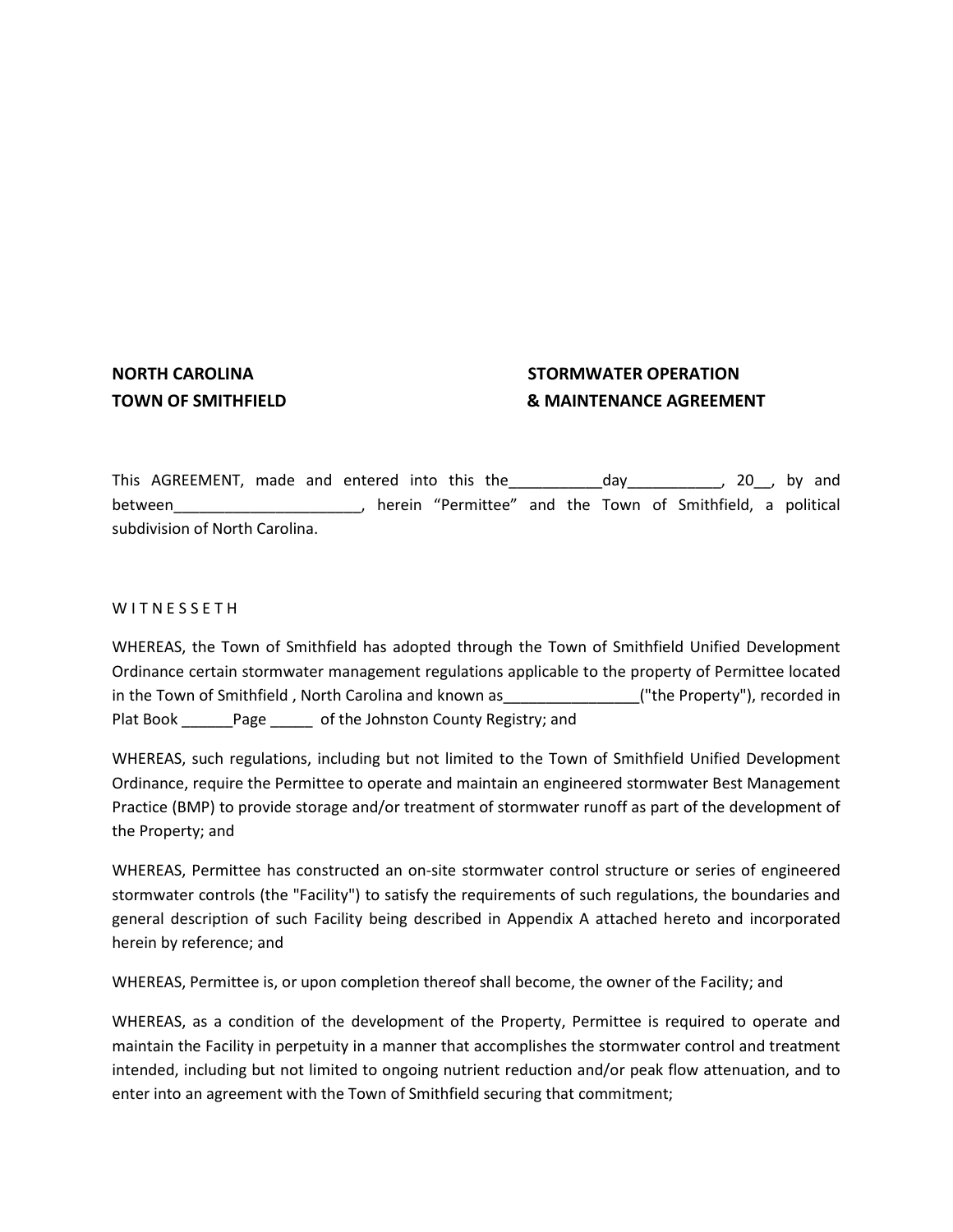NOW, THEREFORE, for and in consideration of the premises and the approval by the Town of Smithfield of the development activities on the Property, the Permittee does hereby covenant and agree with the Town of Smithfield that the Property and Facility shall be held, operated, maintained, and encumbered pursuant to the covenants and conditions hereinafter set forth;

1. No conveyance of Facility without new Agreement. Permittee covenants and agrees that it will not convey, transfer, assign, lease or otherwise release or relinquish ownership or control of the Facility, in whole or in part, unless and until the proposed new owner of the Facility, or any interest therein, has entered into a BMP Operation and Maintenance Agreement with the Town of Smithfield containing substantially the same terms and conditions as this Agreement.

2. Property Obligated. A legal description of all the property which is obligated to maintain the Facility is attached hereto as Appendix B. All owners of each lot or parcel therein (or the sole owner if there is but one parcel) at the time the obligation hereunder arises shall be ultimately responsible for compliance by the Permittee with the terms, conditions and obligations of the Agreement.

3. Operation and Maintenance. Permittee shall operate, maintain, repair, and, if necessary, reconstruct the Facility in accordance with the provisions below:

a. Maintenance of the Facility shall be at least in accordance with instructions for the specific type of BMPs, as described in Stormwater Best Management Practices ("Manual"), NC Department of Environment and Natural Resources, Division of Water Quality, Water Quality Section, 2017, including any and all subsequent revisions. At minimum, maintenance activities shall conform to the guidelines contained therein, and shall maintain the Facility as designed for optimal functioning. For the project named herein, the specific BMP{s) is/are described in Appendix A.

b. A Yearly Maintenance Plan shall be submitted by the Permittee and approved by the Town, according to Town of Smithfield regulations. Annually, on or before July 31, the Permittee shall submit to the Town of Smithfield a certification, sealed by a registered professional engineer, that the Facility is functioning as intended, plus a certification by the person or entity responsible for maintenance that (1) the specific maintenance activities have occurred, (2) all nonroutine maintenance has been listed and (3) that the Yearly Maintenance Plan is adequate to ensure optimal functioning or that changes are recommended. Changes to the Yearly Maintenance Plan shall be submitted with the certification, if required to maintain optimal functioning of the BMP or to remain in compliance with the maintenance recommendations of the Manual. Proposed changes to the Yearly Maintenance Plan are subject to approval by Town of Smithfield. Additional information may be required for reporting purposes, as directed by the Town of Smithfield UDO Administrator or designee.

c. Landscaping of the area around the Facility shall not reduce the capacity or hinder operation and maintenance of the Facility. Landscaping shall be maintained to ensure that landscape materials live and prosper. Re-vegetation and stabilization of areas may be required by the UDO Administrator or designee.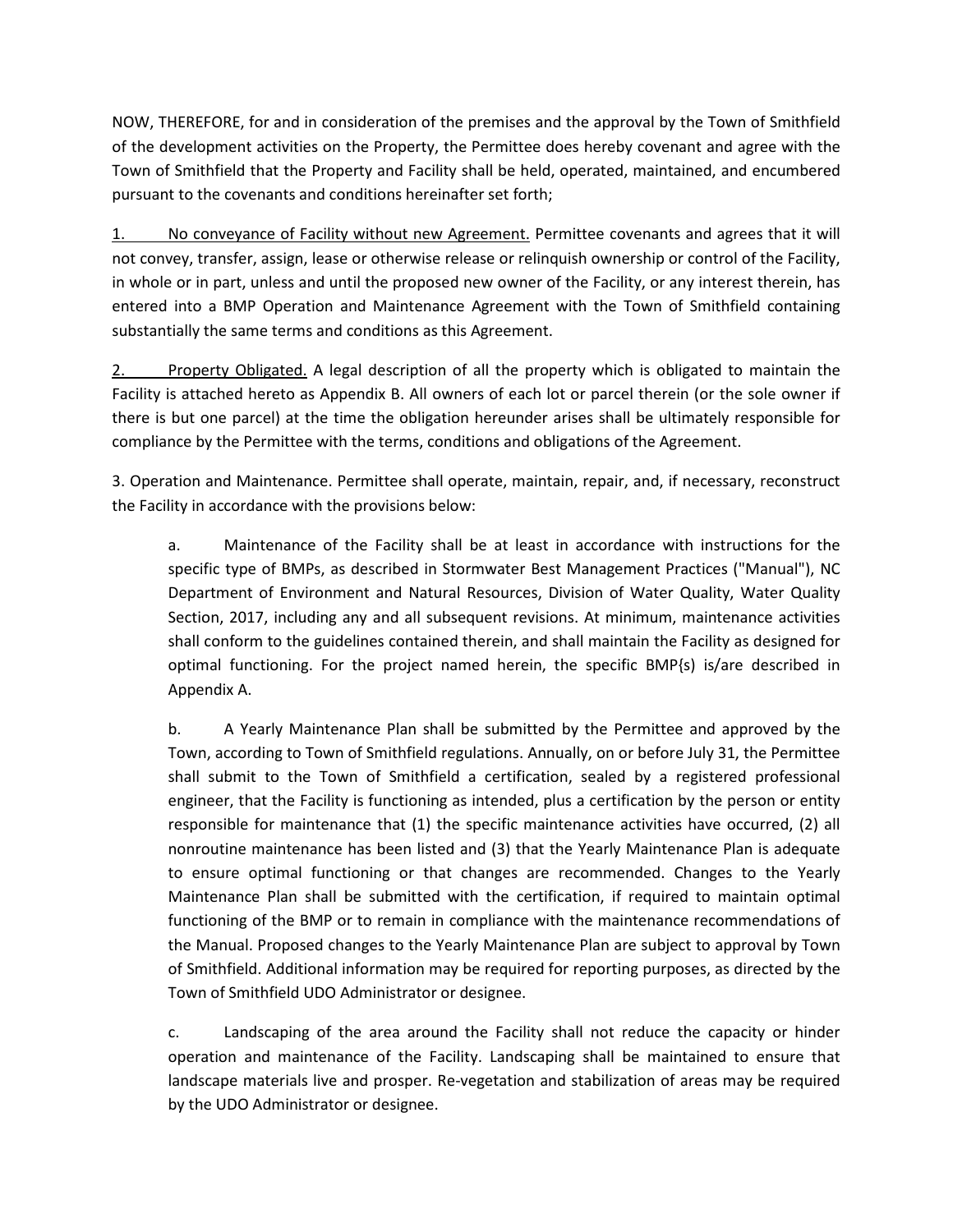d. The Facility shall be maintained in a manner so as to control insects, odors and algae as determined necessary by the UDO Administrator or designee.

e. Any fencing or other security measures shall be maintained in good condition. If no fencing or security measures are included with the original construction, they shall be added at the Permittee's expense at such time as the UDO Administrator or designee determines that unauthorized persons are disturbing the Facility and that security measures will help prevent such unauthorized activity.

f. Necessary nonroutine maintenance actions shall be performed in a timely manner so as to ensure continuous performance of the Facility. All nonroutine maintenance activities shall be noted in the next yearly report.

4. Right of Inspection by Town. The Permittee hereby grants the Town of Smithfield the right, privilege and easement over, upon and across the Property lying between any public street or right of way and the Facility for the purpose of inspecting, correcting, repairing, replacing or maintaining the Facility as provided in this Agreement. This right, privilege and easement is appurtenant to and shall run with the Property and Facility.

### 5. Remedies for Violations of this Agreement.

a. If the Permittee shall fail to satisfactorily maintain or repair the Facility as set forth herein, or otherwise violates this Agreement, the Town of Smithfield may order the Permittee to undertake necessary actions to correct such violation. If the Permittee fails to comply with such order within (30) days from the date thereof, the Town of Smithfield, in its sole discretion may enter the Property and perform all necessary work to place the Facility in proper working condition. The full cost of performing the work shall be a lien on the property as provided in G.S. 153A-140. In such event, the Town of Smithfield shall assess against Permittee all of its related costs and expenses (including but not limited to employee time, materials and supplies, vehicle and equipment use, administrative expenses, plus all contract costs, if required for repairs, design or inspection) and the Permittee hereby agrees to timely pay the same. Where the Permittee is the sole owner of the development, if this total amount is not paid in full within three (3) months of the assessment, then such amount shall be a continuing lien on the Property. Where there is more than one owner of record of the Property, and if the total amount is not paid in full to the Town of Smithfield within three (3) months of the assessment, then each owner of record shall become personally liable for such owner's proportionate share of the assessment. If the proportionate share of the assessment is not paid in full by each such owner within thirty (30) days following receipt of notice thereof from the Town, then such amount shall be a continuing lien on the property owned by each owner, such owner's heirs, devisees, personal representatives, successors and/or assigns.

b. The Town of Smithfield shall have the right to bring an action against the Permittee and/or each individual owner to recover all sums due, including its expenses, damages and its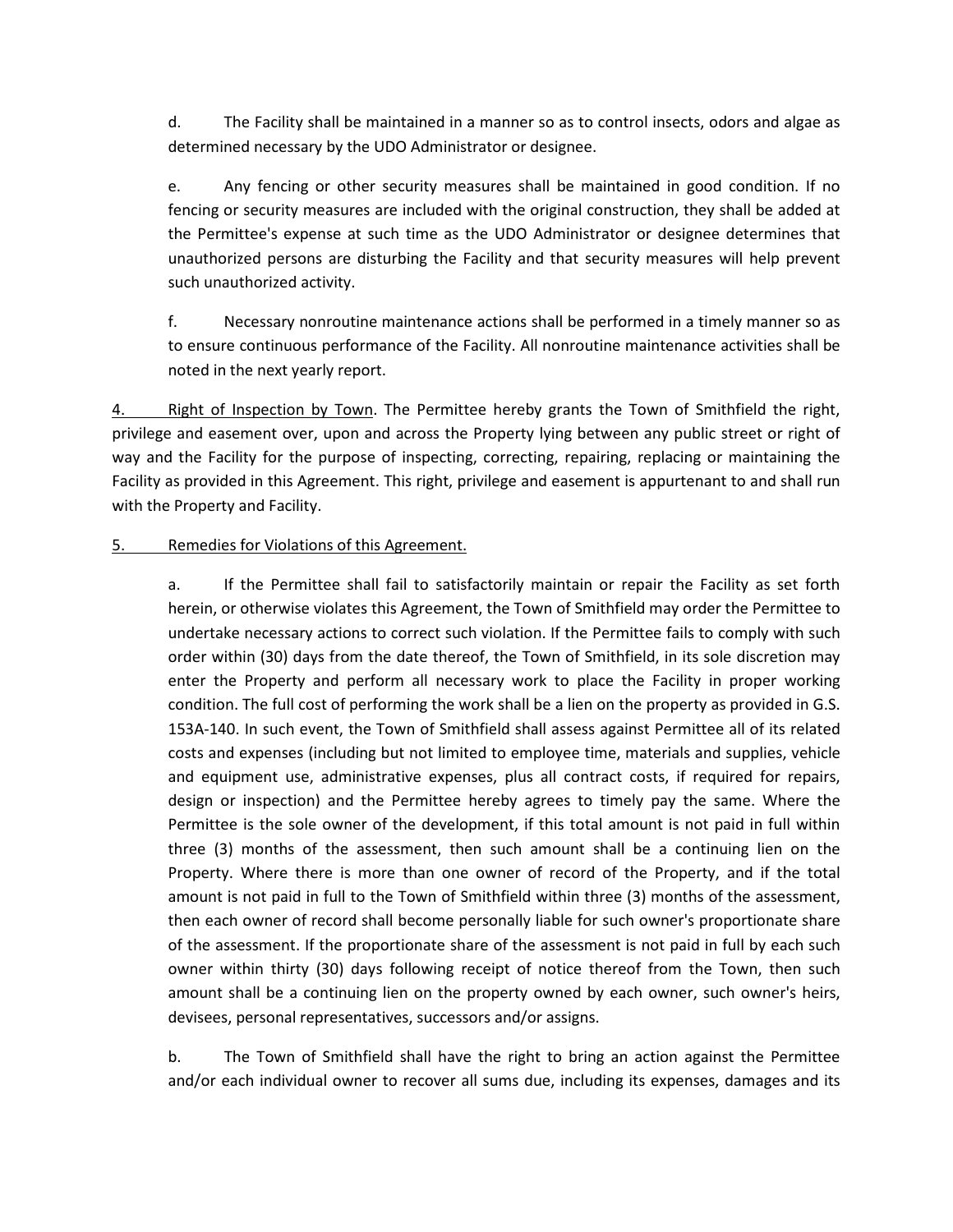reasonable attorney fees, seek injunctive and equitable relief, and/or such other and further relief as may be just and appropriate.

c. The remedies provided by this paragraph are cumulative and are in addition to any other remedies provided by law.

6. No Waiver of Breach. In the event of a breach of any term of this Agreement, any delay or failure on the part of the Town of Smithfield to exercise any rights, powers, or remedies herein provided shall not be construed as a waiver thereof or acquiescence of such breach or any future breach.

7. Amendments. This Agreement may be amended, revised or modified only by a written document signed by the parties.

8. Binding Effect. The conditions and restrictions set forth herein with regard to the Facility shall run with the land and shall bind the Permittee and its heirs, successors and assigns and all parties claiming by, through, or under them shall be taken to hold, agree, and covenant with the County, its successors and assigns, and with each of them to conform to, comply with and observe said conditions and restrictions. The Town of Smithfield shall be deemed a beneficiary of the conditions and restrictions set forth herein and such conditions and restrictions shall run with the land in favor of the Town.

9. Warranties of Title. The Permittee covenants and warrants that it is lawfully seized and possessed of the Facility and real estate described in Appendix 1, that it has good right and lawful authority to enter into this Agreement for the purposes herein expressed, and that no consent or waiver by the holder of any mortgage, deed of trust, or other security instrument, or any other person, firm, or corporation is required prior to entering into this Agreement.

10. Interpretation. Use of the masculine gender herein includes the feminine and neuter, and the singular number used herein shall equally include the plural. The captions preceding the various provisions of this Agreement are for the convenience of reference only, and shall not be used as an aid in interpretation or construction of this Agreement.

11. Severability. Invalidation of any one of these covenants or conditions by judgment or order of any court shall in no way affect any of the other provisions, which shall remain in full force and effect.

IN WITNESS WHEREOF, the parties have hereunto set their hands and seals this the day and year first above written.

Property Owner:

Town of Smithfield:

| By:          |  |
|--------------|--|
| Title/Office |  |
| Address:     |  |

By: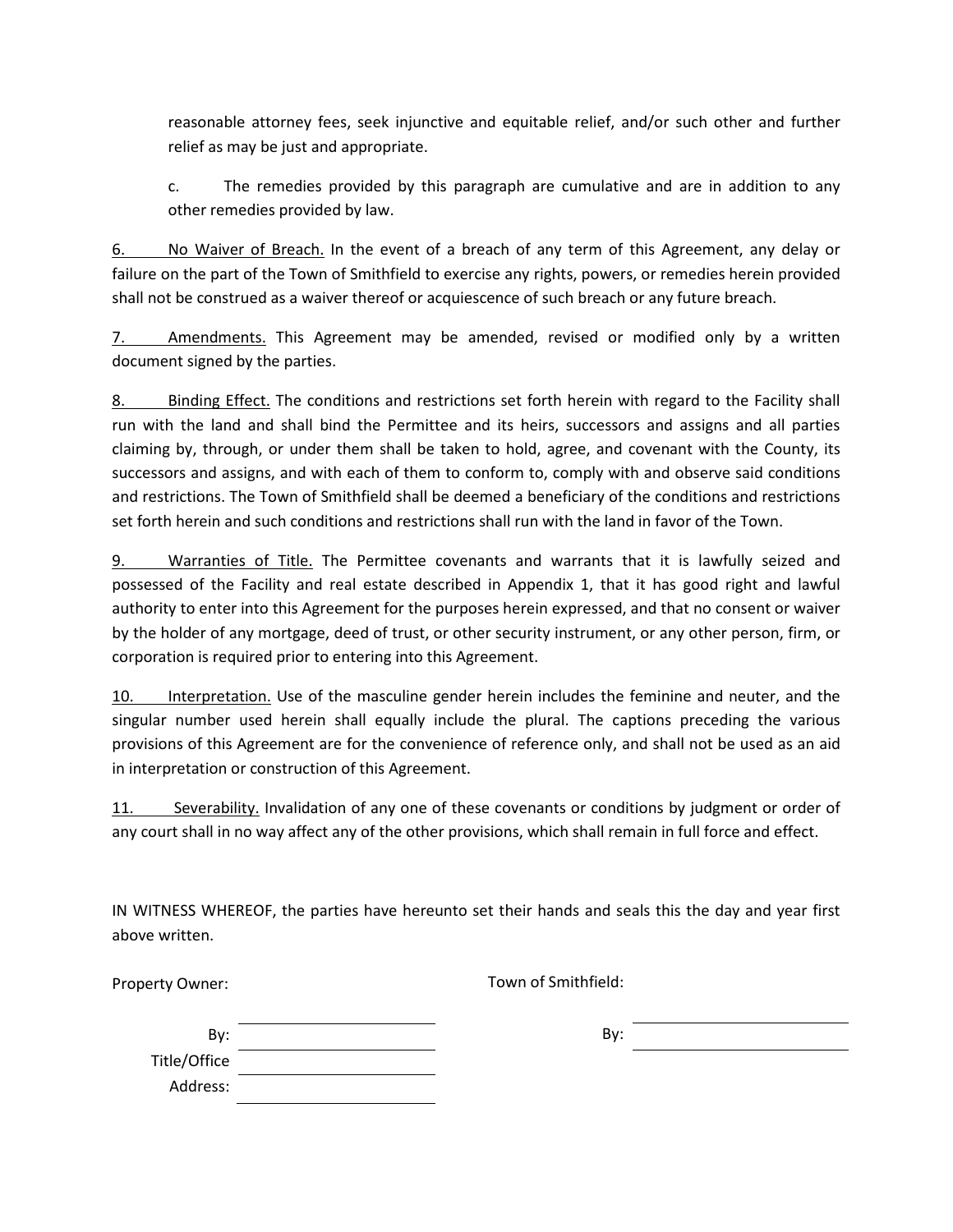NORTH CAROLINA JOHNSTON COUNTY

I, \_\_\_\_\_\_\_\_\_\_\_\_\_\_\_\_\_\_\_\_\_\_\_\_\_\_\_\_\_\_, a Notary Public, do hereby certify that \_\_\_\_\_\_\_\_\_\_\_\_\_\_\_\_\_\_\_\_\_\_ personally appeared before me this day and acknowledged that he (or she) is \_\_\_\_\_\_\_\_\_\_\_\_\_\_\_\_\_\_\_\_\_\_\_\_\_\_\_\_\_ (title) of \_\_\_\_\_\_\_\_\_\_\_\_\_\_\_\_\_\_\_\_\_\_\_\_\_\_\_\_\_\_\_\_ (corporation) being authorized to do so, executed the foregoing on behalf of the corporation.

Witness my hand and notarial seal this the same day of \_\_\_\_\_\_\_\_\_\_\_\_\_\_\_\_\_\_\_\_20\_\_\_\_\_\_\_\_\_\_.

Notary Public: \_\_\_\_\_\_\_\_\_\_\_\_\_\_\_\_\_\_\_\_\_\_\_\_\_\_\_\_\_\_\_

(Printed Name)

 $\overline{\phantom{a}}$  , we can consider the constraint of the constraint  $\overline{\phantom{a}}$ (Signature)

NC County of Commission:

Commission Expires:

NORTH CAROLINA JOHNSTON COUNTY

I, \_\_\_\_\_\_\_\_\_\_\_\_\_\_\_\_\_\_\_\_\_\_\_\_\_\_\_\_\_\_\_\_, a Notary Public, do hereby certify that \_\_\_\_\_\_\_\_\_\_\_\_\_\_\_\_\_\_\_\_\_\_ personally appeared before me this day and acknowledged that he is the \_\_\_\_\_\_\_\_\_\_\_\_\_\_\_\_\_\_\_\_\_\_\_\_\_\_of the Town of Smithfield, a political subdivision of the State of North Carolina and that by authority duly given and as the act of the Town of Smithfield.

Witness my hand and notarial seal this the \_\_\_\_\_ day of

 $20$   $\qquad \qquad$ 

Notary Public: \_\_\_\_\_\_\_\_\_\_\_\_\_\_\_\_\_\_\_\_\_\_\_\_\_\_\_\_\_\_\_

(Printed Name)

 $\overline{\phantom{a}}$  , we can consider the constraint of the constraint  $\overline{\phantom{a}}$ (Signature)

NC County of Commission: \_\_\_\_\_\_\_\_\_\_\_\_\_\_\_\_\_\_\_\_\_

Commission Expires: \_\_\_\_\_\_\_\_\_\_\_\_\_\_\_\_\_\_\_\_\_\_\_\_\_\_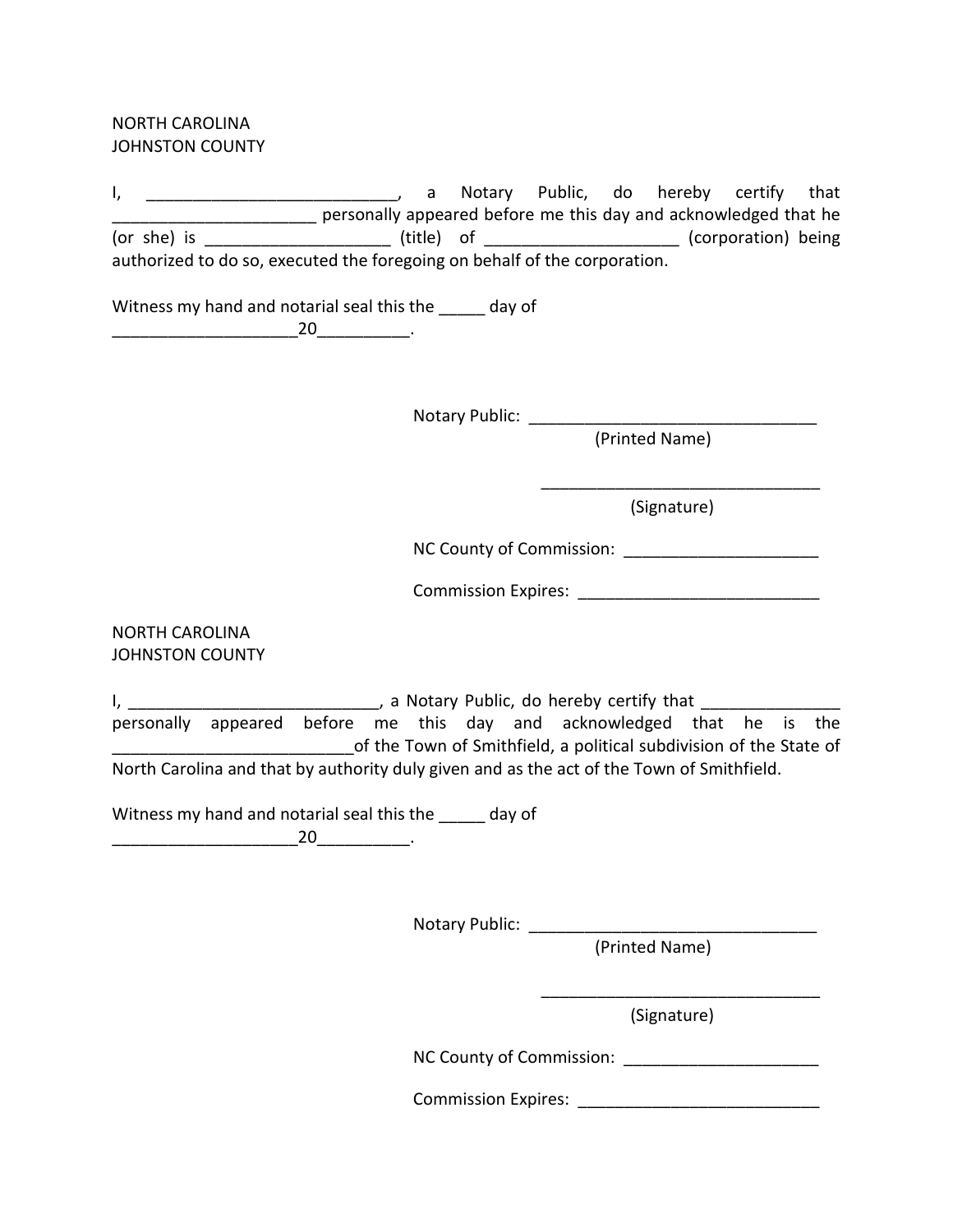## **Appendix A (example) Description of Facility (BMPs) and Property Description**

Best Management Practices providing stormwater nutrient removal for the subject Property identified as , approved (date), are more particularly identified as:

BMP #1 - Dry Detention Pond #1; located on Lot#\_\_\_\_ or special Lot for stormwater conservation" located adjacent to Lot # \_\_\_\_\_.

MBP#2 – Bioretention Area #1

OR:

The tract described below contains all approved BMP(s) and is a portion of the property identified above.